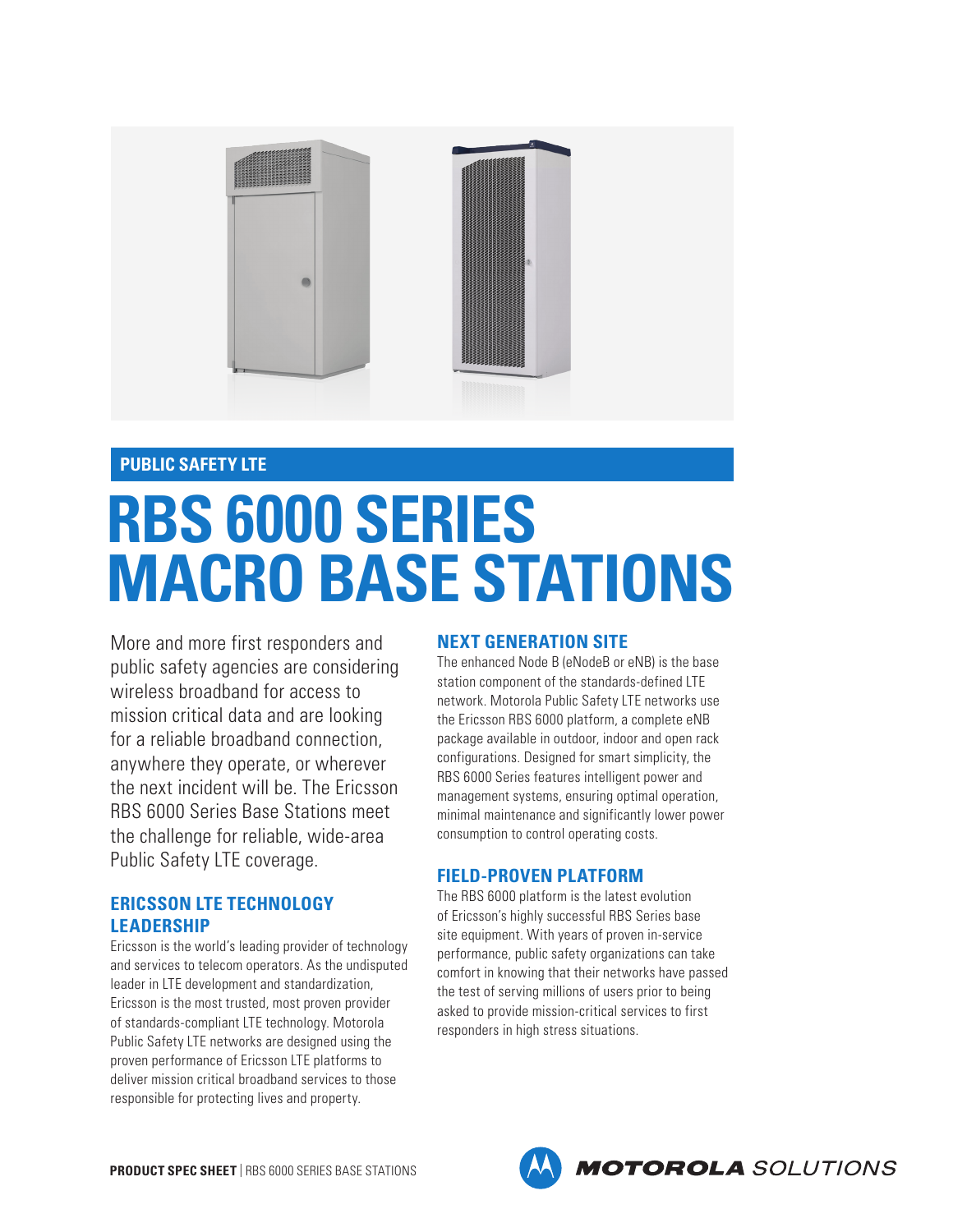## **ERICSSON RBS 6101 OUTDOOR MACRO BASE STATION FEATURES AND CAPABILITIES**

With its site in a cabinet design, the RBS 6101 is built for outdoor use and delivers cost-effective coverage and capacity unrivaled in the industry. The outdoor cabinet and compact footprint make it an ideal selection for ground level or rooftop installations. It is to be used as main-remote configurations with Remote Radio Units (RRUs). The weather tight cabinet and integrated climate control system protect the electronics and keep the cabinet within operating limits. Battery backup can be supported with a weather tight unit underneath or beside the base station.

- Outdoor weather tight cabinet design
- Climate system keeps the cabinet temperature within specified limits
- Flexible channel sizes from 5 to 20 MHz
- Up to 4x4 MIMO support, expansion possible with additional radios
- 4 way receive diversity
- Remote Electrical Tilt (RET) support
- VSWR antenna supervision
- Tightly integrated network and site management system
- Full IP connectivity
- Gigabit Ethernet transport network interface
- Integrated power system for efficient on-demand power
- External battery backup options available
- Encrypted backhaul for bearer and control plane traffic

## **SPECIFICATIONS**

#### **PUBLIC SAFETY LTE BAND OPERATION** Transmitter Frequency Range Band 14 (758 - 768 MHz) Band 20 (791 - 821 MHz) Band 26 (859 - 880 MHz) Band 28 (758 - 803 MHz) Receiver Frequency Range Band 14 (788 - 798 MHz) Band 20 (832 - 862 MHz) Band 26 (814 - 835 MHz) Band 28 (703 - 748 MHz) Channel Bandwidth 5, 10, 15 or 20 MHz Transmitter Power Output Up to 2x40W on 2 Port Radios Up to 4x40W on 4 Port Radios **PHYSICAL AND ENVIRONMENTAL**

| <b>Operating Requirements</b> | Temperature: $-33^\circ$ to $+50^\circ$ C<br>For a DC-powered RBS, cold<br>start up has a lower limit of<br>$-25^{\circ}$ C<br>Relative humidity: 15-100% |
|-------------------------------|-----------------------------------------------------------------------------------------------------------------------------------------------------------|
| Site Power                    | 110-250 VAC. -48 VDC                                                                                                                                      |
| <b>Cabinet Weight</b>         | 397lb (180 kg) fully equipped,<br>excluding batteries                                                                                                     |
| Cabinet Size (W x D x H)      | $27.5 \times 27.5 \times 57$ in<br>700 x 700 x 1450 mm                                                                                                    |

### **REGULATORY AND COMPLIANCE** EMC Compliance 2004/108/EC R & TTE directive 1999/5/EC EN 55022 Class B GSM: 11.21 FCC part 90 Product Safety Compliance, North America ANSI/UL 60 950-1 / CSA C22.2 No. 60 950-1 ANSI/UL 60 950-22 / CSA C22.2 No. 60 950-22 EN 60 950-1/IEC 60 950-1 Edition 2 EN 60 215/IEC 215 EN 60 529/IEC 529 UL 60 950-1, 2nd edition, Information Technology Equipment Including Electrical Business Equipment CSA C22.2 No. 60 960-1, Safety of Information Technology Equipment Including Electrical Business Equipment CSA 22.2 No. 1-M94, Audio, Video and Small Electronic

Equipment

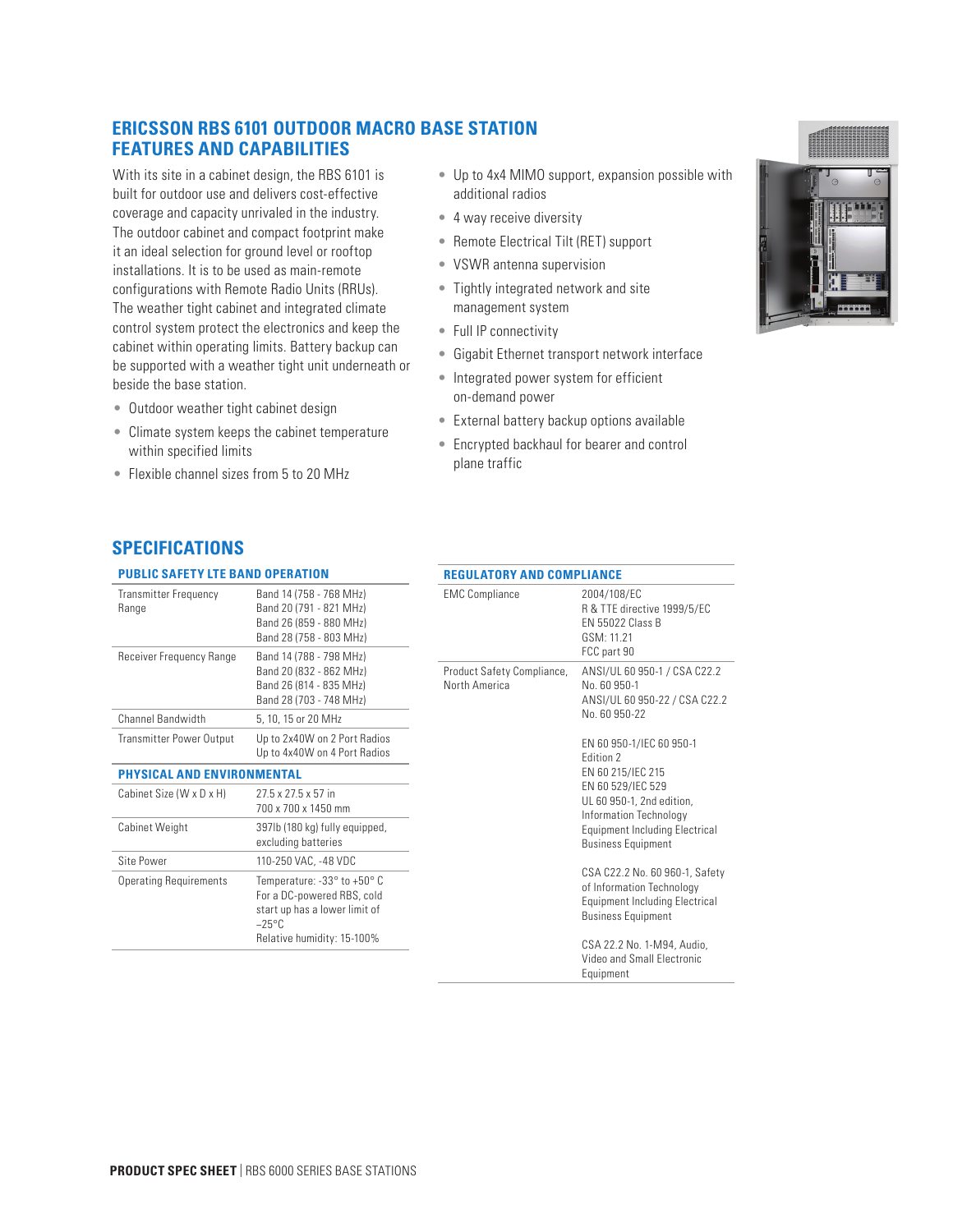## **ERICSSON ENCLOSURE 6135 OUTDOOR MACRO BASE STATION FEATURES AND CAPABILITIES**

With its site in a cabinet design, the Enclosure 6135 is built for outdoor use and delivers cost-effective coverage and capacity unrivaled in the industry. The outdoor cabinet and compact footprint make it an ideal selection for ground level or rooftop installations. It is to be used as main-remote configurations with Remote Radio Units (RRUs). The weather tight cabinet and integrated climate control system protect the electronics and keep the cabinet within operating limits. Battery backup can be supported with a weather tight unit beside the base station.

- Outdoor weather tight cabinet design
- Climate system keeps the cabinet temperature within specified limits
- Flexible channel sizes from 5 to 20 MHz
- Up to 4x4 MIMO support, expansion possible with additional radios
- 4 way receive diversity
- Remote Electrical Tilt (RET) support
- VSWR antenna supervision
- Tightly integrated network and site management system
- Full IP connectivity
- Gigabit Ethernet transport network interface
- Integrated power system for efficient on-demand power
- External battery backup options available
- Encrypted backhaul for bearer and control plane traffic

## **SPECIFICATIONS**

## **PUBLIC SAFETY LTE BAND OPERATION**

| <b>Transmitter Frequency</b><br>Range | Band 14 (758 - 768 MHz)<br>Band 20 (791 - 821 MHz)<br>Band 26 (859 - 880 MHz)<br>Band 28 (758 - 803 MHz)<br>Band 31 (462.5 - 467.5 MHz) | FМ<br>Pro |
|---------------------------------------|-----------------------------------------------------------------------------------------------------------------------------------------|-----------|
| Receiver Frequency Range              | Band 14 (788 - 798 MHz)<br>Band 20 (832 - 862 MHz)<br>Band 26 (814 - 835 MHz)<br>Band 28 (703 - 748 MHz)<br>Band 31 (452.5 - 457.5 MHz) |           |
| <b>Channel Bandwidth</b>              | 5, 10, 15 or 20 MHz                                                                                                                     |           |
| <b>Transmitter Power Output</b>       | Up to 2x40W on 2 Port Radios<br>Up to 4x40W on 4 Port Radios                                                                            |           |
| PHYSICAL AND ENVIRONMENTAL            |                                                                                                                                         |           |

| Cabinet Size (W x D x H)      | 23.2 x 27.1 x 34.4 in<br>588 x 688 x 872 mm                                                      |
|-------------------------------|--------------------------------------------------------------------------------------------------|
| <b>Cabinet Weight</b>         | 195 lb (88 kg) fully populated<br>enclosure excluding customer<br>equipment and installation kit |
| Site Power                    | 200-250 VAC                                                                                      |
| <b>Operating Requirements</b> | Temperature: $-33^\circ$ to $+50^\circ$ C<br>Relative humidity: 15-100%                          |

| <b>REGULATORY AND COMPLIANCE</b> |                                                                                                                                                                                                                                                                                                                                                                                                              |  |
|----------------------------------|--------------------------------------------------------------------------------------------------------------------------------------------------------------------------------------------------------------------------------------------------------------------------------------------------------------------------------------------------------------------------------------------------------------|--|
| <b>EMC Compliance</b>            | EN 300 386<br>FCC CFR47 part 15<br>ICES 003 issue 4                                                                                                                                                                                                                                                                                                                                                          |  |
| <b>Product Safety Compliance</b> | EN 60 950-1/IEC 60 950-1<br>Edition 2<br>EN 60 215/IEC 215<br>EN 60 529/IEC 529<br>UL 60 950-1, 2nd edition,<br>Information Technology<br>Equipment Including Electrical<br><b>Business Equipment</b><br>CSA C22.2 No. 60 960-1, Safety<br>of Information Technology<br>Equipment Including Electrical<br><b>Business Equipment</b><br>CSA 22.2 No. 1-M94, Audio,<br>Video and Small Electronic<br>Equipment |  |
|                                  |                                                                                                                                                                                                                                                                                                                                                                                                              |  |

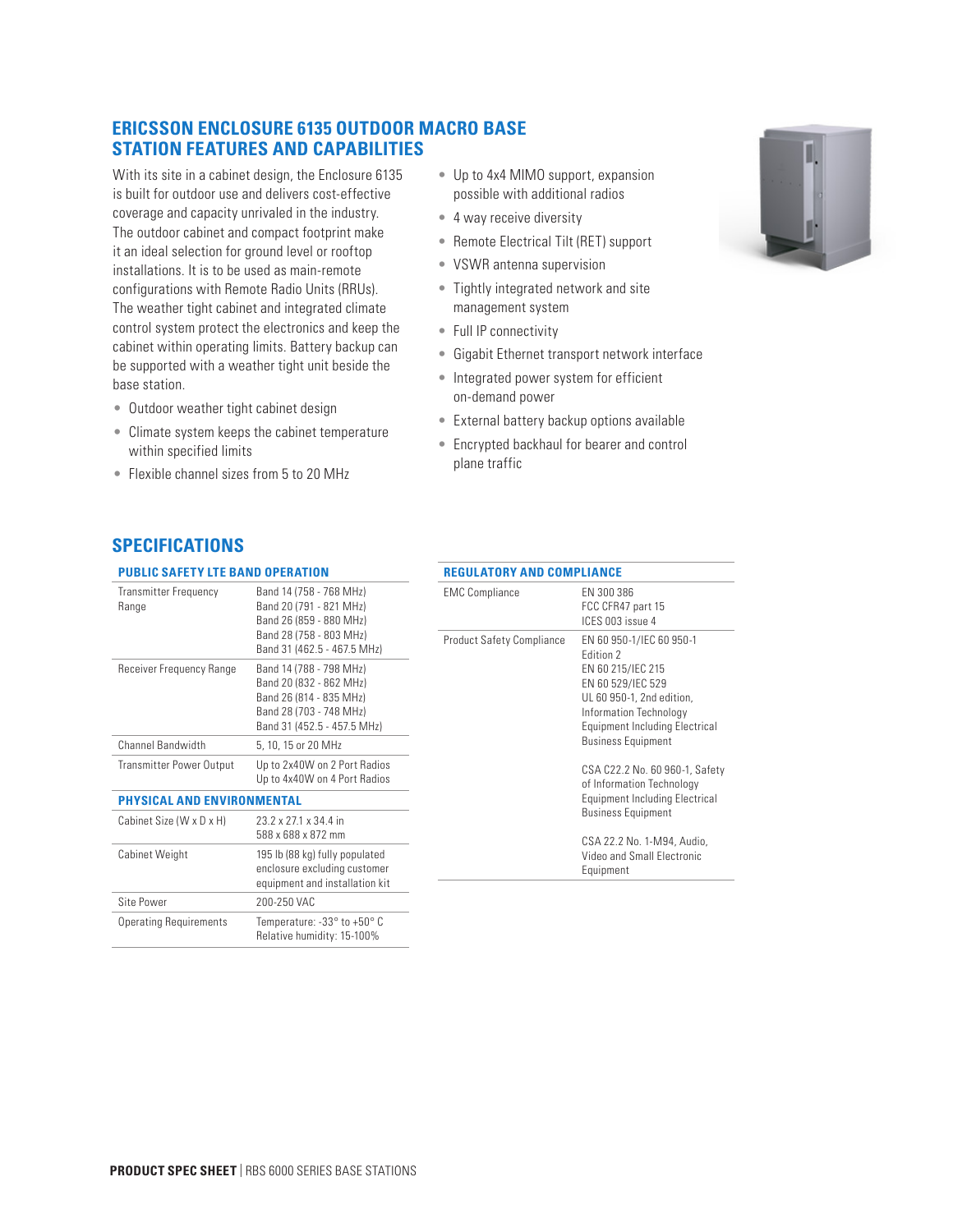## **ERICSSON RBS 6301 OUTDOOR COMPACT BASE STATION FEATURES AND CAPABILITIES**

The RBS 6301 is an outdoor site in a compact cabinet design delivering cost-effective coverage and capacity unrivaled in the industry. Featuring an extremely high degree of integration and modular practice, the RBS 6301 is an entire site including power in a single cabinet. It is to be used as a mainremote configurations with Remote Radio Units (RRUs). It can be ground-level or pole mounted.

Battery backup can be supported with a weather tight unit beside the base station.

- Entire site in a cabinet design
- Flexible channel sizes from 5 to 20 MHz
- Up to 4x4 MIMO support, expansion possible with additional radios
- 4 way receive diversity
- Remote Electrical Tilt (RET) support
- VSWR antenna supervision
- Tightly integrated network and site management system
- Full IP connectivity
- Gigabit Ethernet transport network interface
- Integrated power system for efficient on-demand power
- Battery backup options available
- Encrypted backhaul for bearer and control plane traffic



# **SPECIFICATIONS**

## **PUBLIC SAFETY LTE BAND OPERATION**

| Transmitter Frequency<br>Range    | Band 14 (758 - 768 MHz)<br>Band 20 (791 - 821 MHz)<br>Band 26 (859 - 880 MHz)<br>Band 28 (758 - 803 MHz) | <b>EMC Comp</b><br>Product Sat |
|-----------------------------------|----------------------------------------------------------------------------------------------------------|--------------------------------|
| Receiver Frequency Range          | Band 14 (788 - 798 MHz)<br>Band 20 (832 - 862 MHz)<br>Band 26 (814 - 835 MHz)<br>Band 28 (703 - 748 MHz) |                                |
| Channel Bandwidth                 | 5, 10, 15 or 20 MHz                                                                                      |                                |
| <b>Transmitter Power Output</b>   | Up to 2x40W on 2 Port Radios<br>Up to 4x40W on 4 Port Radios                                             |                                |
| <b>PHYSICAL AND ENVIRONMENTAL</b> |                                                                                                          |                                |
| Size (W x D x H)                  | 16.26 x 21.2 x 43.9 in<br>413 x 536 x 1115 mm                                                            |                                |
| Weight                            | 265 lb (<120 Kg) full equipped<br>main unit (without transmission<br>equipment)                          |                                |
| Site Power                        | -48 VDC, 100 - 250 VAC                                                                                   |                                |
| <b>Operating Requirements</b>     | Temperature: -33° to +50° C<br>Relative humidity: 10 - 100%                                              |                                |

| <b>EMC Compliance</b>            | EN 301 489-1, 8, 23<br>FCC CFR47 part 15B<br>ICES 003 B                                                                                                                                                                                                                                                                                                                                                                    |
|----------------------------------|----------------------------------------------------------------------------------------------------------------------------------------------------------------------------------------------------------------------------------------------------------------------------------------------------------------------------------------------------------------------------------------------------------------------------|
| <b>Product Safety Compliance</b> | EN 60 950-1/IEC 60 950-1<br>Fdition 2<br>EN 60 215/IEC 215<br>EN 60 529/IEC 529<br>UL 60 950-1, 2nd edition,<br>Information Technology<br><b>Equipment Including Electrical</b><br><b>Business Equipment</b><br>CSA C22.2 No. 60 960-1, Safety<br>of Information Technology<br><b>Equipment Including Electrical</b><br><b>Business Equipment</b><br>CSA 22.2 No. 1-M94, Audio,<br>Video and Small Electronic<br>Equipment |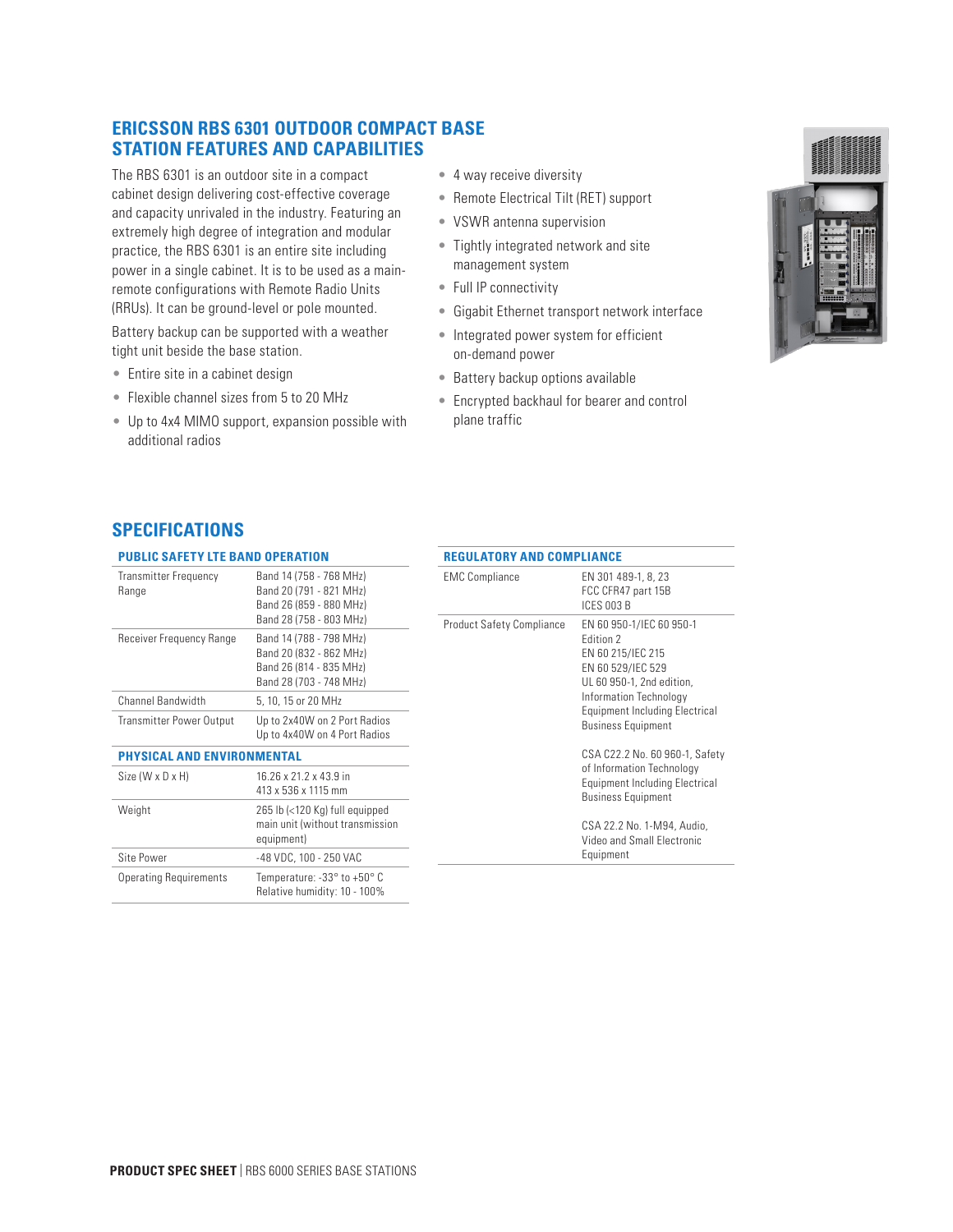# **ERICSSON RBS 6201 INDOOR MACRO BASE STATION FEATURES AND CAPABILITIES**

The RBS 6201 is an indoor site in a cabinet design delivering cost-effective coverage and capacity unrivaled in the industry. Featuring an extremely high degree of integration and modular building practice, the RBS 6201 is an entire site, including transmission and power in a single cabinet. It is to be used as main-remote configurations with Remote Radio Units (RRUs). Battery backup can be supported with a unit underneath or with a unit beside the base station.

- Entire site in a cabinet design
- Flexible channel sizes from 5 to 20 MHz
- Up to 4x4 MIMO support, expansion possible with additional radios
- 4 way receive diversity
- Remote Electrical Tilt (RET) support
- VSWR antenna supervision
- Tightly integrated network and site management system
- Full IP connectivity
- Gigabit Ethernet transport network interface
- Integrated power system for efficient on-demand power
- Battery backup options available

**REGULATORY AND COMPLIANCE**

• Encrypted backhaul for bearer and control plane traffic



## **SPECIFICATIONS**

## **PUBLIC SAFETY LTE BAND OPERATION**

| PUBLIC SAFETY LIE BAND OPERATION                                  |                                                                                                                                     | KEGULATUKY AND CUMPLIANCE        |                                                                                                    |  |
|-------------------------------------------------------------------|-------------------------------------------------------------------------------------------------------------------------------------|----------------------------------|----------------------------------------------------------------------------------------------------|--|
| <b>Transmitter Frequency</b><br>Range<br>Receiver Frequency Range | Band 14 (758 - 768 MHz)<br>Band 20 (791 - 821 MHz)<br>Band 26 (859 - 880 MHz)<br>Band 28 (758 - 803 MHz)<br>Band 14 (788 - 798 MHz) | <b>EMC Compliance</b>            | 2004/108/EC<br>R & TTE directive 1999/5/EC<br><b>EN 55022 Class B</b><br>GSM: 11.21<br>FCC part 90 |  |
|                                                                   | Band 20 (832 - 862 MHz)<br>Band 26 (814 - 835 MHz)<br>Band 28 (703 - 748 MHz)                                                       | <b>Product Safety Compliance</b> | EN 60 950-1/IEC 60 950-1<br>Edition 2<br>EN 60 215/IEC 215                                         |  |
| Channel Bandwidth                                                 | 5, 10, 15 or 20 MHz                                                                                                                 |                                  | EN 60 529/IEC 529<br>UL 60 950-1, 2nd edition,                                                     |  |
| Transmitter Power Output                                          | Up to 2x40W on 2 Port Radios<br>Up to 4x40W on 4 Port Radios                                                                        |                                  | Information Technology<br><b>Equipment Including Electrical</b>                                    |  |
| <b>PHYSICAL AND ENVIRONMENTAL</b>                                 |                                                                                                                                     |                                  | <b>Business Equipment</b>                                                                          |  |
| Size (W x D x H)                                                  | 23.6 x 19 x 56.5 in<br>600 x 483 x 1435 mm                                                                                          |                                  | CSA C22.2 No. 60 960-1, Safety<br>of Information Technology                                        |  |
| Weight                                                            | 474lb (215 kg)                                                                                                                      |                                  | Equipment Including Electrical                                                                     |  |
| Site Power                                                        | -48 VDC, +24VDC, 100-250 VAC                                                                                                        |                                  | <b>Business Equipment</b>                                                                          |  |
| <b>Operating Requirements</b>                                     | Temperature: +5 $^{\circ}$ to +50 $^{\circ}$ C<br>Relative humidity: 5-85%                                                          |                                  | CSA 22.2 No. 1-M94, Audio,<br>Video and Small Electronic<br>Equipment                              |  |